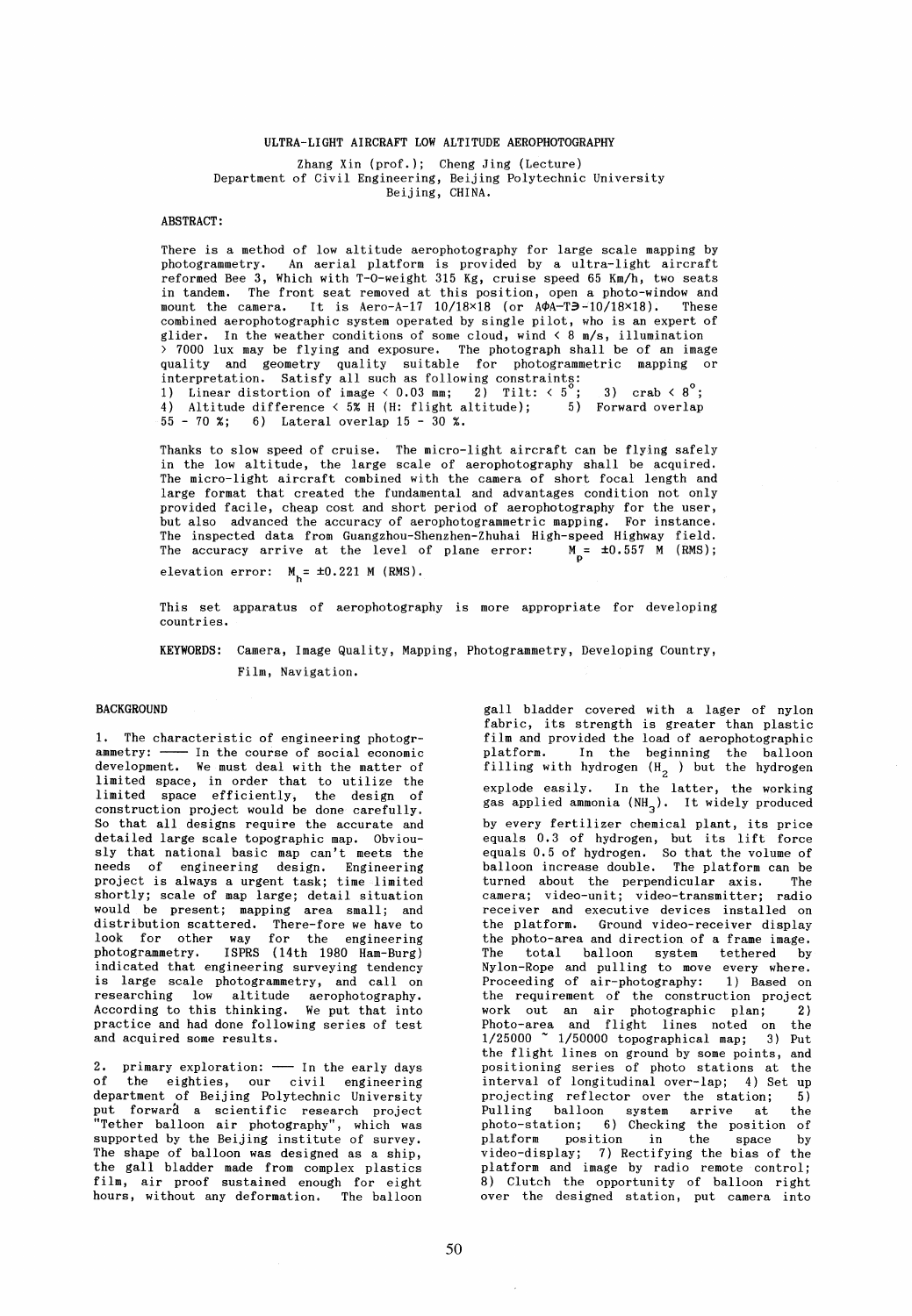action: 9) So do every station one by one, until all over the total photo-area; 10)<br>Limitation of wind speed V < 4 M/S. Limitation of wind speed  $V_{w}$  < 4 Examination test: - Camera: Mamiya 645;  $f = 50$  mm; Photo-scale:  $M_p = 1/4000$ ; Flight Height :  $H_p=200M$ ; Mapping scale:  $M_m=1/500$ ; Mapping accuracy: plane  $M_{\rm p}$ =±0.07M; Height  $M_h$ = $\pm 0.06$ M. This advanced level of mapping accuracy is enough for all engineering project requirement. But its efficiency of production is very small. Because there are lots of obstacles on the ground, and the wind flowing in the sky always. So that balloon pulling right over the designed station is very difficult. Therefore our attention turned to the ultra-light aircraft.

### ULTRA-LIGHT AIRCRAFT LOW ALTITUDE AEROPHOTOGRAPHY

# 1. Selection of the ultra-light aircraft:

Ultra-light aircraft developed in the seventies in U.S.A.. In the eighties there were some institutes of aviation industry in P.R. China also produced many types of ultra light aircraft in successively. Their common characters of light small, low speed, and cheap cost are much favorable to the low altitude aerophotography. At this time, a science and technology project "Ultra light aircraft low altitude aerophotography" of communication department entrusted to us, for a year, we explored widely from institutes and libraries, and collected lots of information and specification materials compared analyzed each other. At last selected "Bee 3" from ten models of ultra light aircraft, the performance as following: (Table 1)

## 2. Reformation of Ultra-light Aircraft (Bee 3)

 $(1)$  Removing the fore seat. Retaining single pilot control system; (2) Under the fore seat the cabin floor opening a photo-window, beneath that attached with a sliding air proof board, above that placing camera frame and combined firmly with the aircraft structure; (3) Attaching a small wing on the main wing rear edge; (4) reforming the floor of fore cabin from head to photo-window instead of transparent material (such as polymethyl -methacrylate). So that the pilot navigated by himself.

#### 3. Combination Design and Selection of Camera:

Low altitude aerophotography provides the aerophotography for large scale topographie mapping by aerophotogrammetry. But large scale mapping require more accurate of point position, the accuracy of altitude is more important to all engineering project. In the formula of height error  $M_h = \pm 1.15 \cdot \frac{H}{b} \cdot M_q$  [H: flying height; b: photo base;  $M_{q}$ : parallax error (RMS)] that indicated the lower flight height and greater photo-base, the better to height accuracy. As a consequence the camera should be short focal length, and its format should be larger. Following table 2 demon-started these relations.

Table 1

| Iname<br>model <sub>l</sub> | $\mathop{\rm set}\nolimits$                    |  | plant weight   weight | power empty Max. T.O. Max. level Max. stalling wing<br>speed | rang speed | $\sqrt{2}$ |
|-----------------------------|------------------------------------------------|--|-----------------------|--------------------------------------------------------------|------------|------------|
|                             | $\left  \right $ Bee 3 dual train 42 HP 140 Kg |  | 315 Kg $\vert$        | 85 Km/h 215Km 50 Km/h 10 M                                   |            |            |
|                             |                                                |  |                       |                                                              |            |            |

|     | lenght   height main | overall overall wing arealding run | [T.O. and lan] rate of   service slip:   price | climb   | ceiling fall | (RMB)         |
|-----|----------------------|------------------------------------|------------------------------------------------|---------|--------------|---------------|
| 6 M |                      | $2.6 M$ 15.4 $M2$                  | 50 M                                           | 1.7 M/s | $3400 M$ 7:1 | 35000<br>yuan |

|                       |         |                 |                                             |  |                 |                                               |                 | $J$ where |
|-----------------------|---------|-----------------|---------------------------------------------|--|-----------------|-----------------------------------------------|-----------------|-----------|
|                       |         |                 |                                             |  |                 |                                               | Table 2         |           |
| Type<br>Item          |         | <b>RMK</b>      | $A\Phi A - T\Theta$                         |  | $AV - A - 17$   |                                               | RC 10           |           |
| focal lenght $f_k$    |         | 85 mm           | $100$ mm                                    |  | 100 mm          |                                               | $210$ mm        |           |
| format                |         | $23\times23$ cm | $18\times18$ cm                             |  | $18\times18$ cm |                                               | $23\times23$ cm |           |
| aperture              |         | f/4             | f/6.8                                       |  | f/6.8           |                                               | f/4.0           |           |
|                       | shutter |                 | $1/50$ $\degree$ 1/500 1/83 $\degree$ 1/213 |  |                 | $1/50$ $\degree$ 1/300 1/100 $\degree$ 1/1000 |                 |           |
| photo-scale           |         | 1/5000          | 1/5000                                      |  | 1/5000          |                                               |                 | 1/5000    |
| mapping scale         |         | 1/1000          | 1/1000                                      |  | 1/1000          |                                               | 1/1000          |           |
| flying height         |         | 425 M           | 500 M                                       |  | 500 M           |                                               | 1050 M          |           |
| photo-base            |         | 92 mm           | 72 M                                        |  | 72 M            |                                               |                 | 92 M      |
| height error<br>(RMS) |         | $±0.106$ M      | $±0.160$ M                                  |  | $±0.160$ M      |                                               | $±0.262$ M      |           |

 $T_{\rm max}$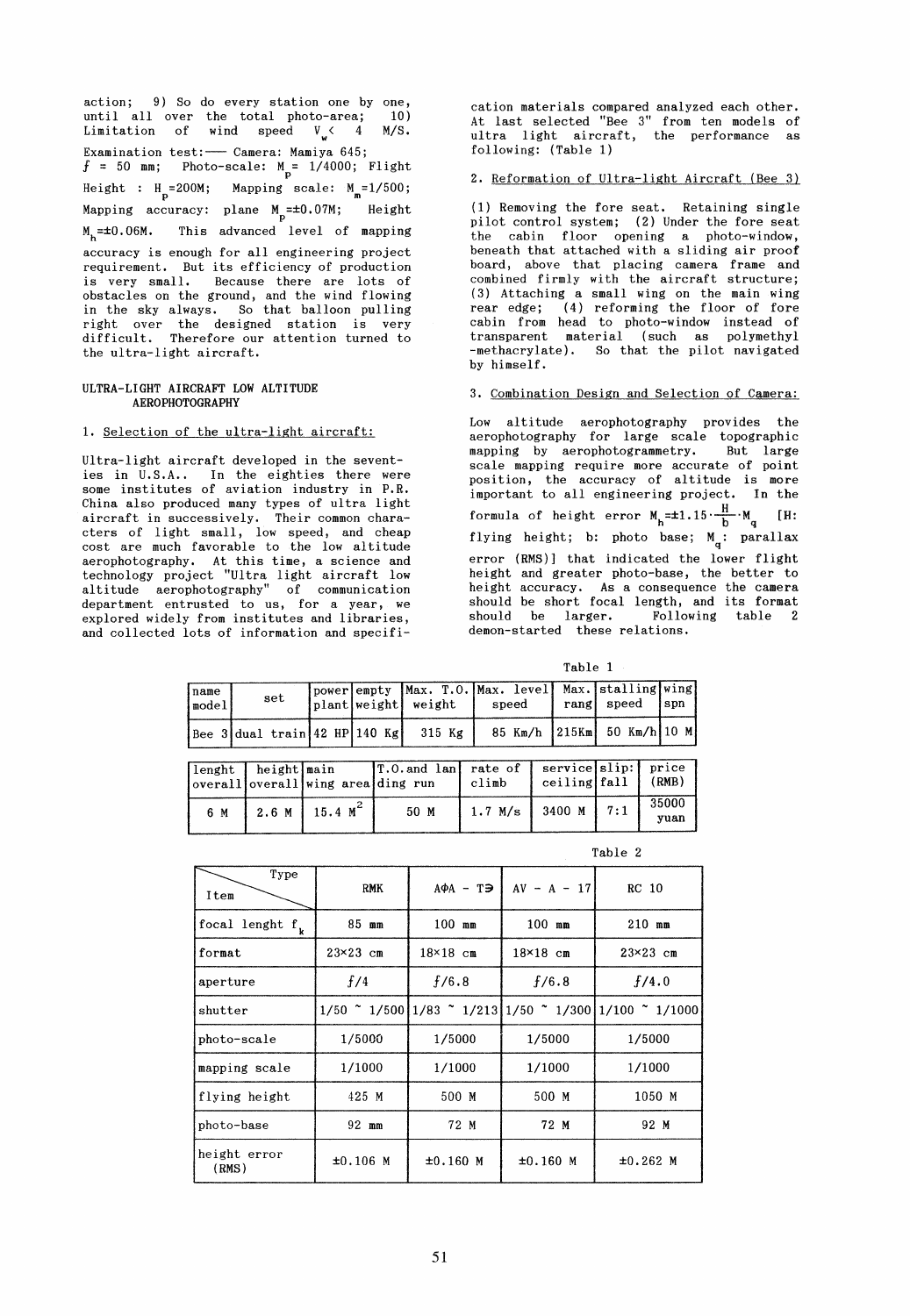The view point is that the camera type RMK is best. But we took the  $A\phi A$  - T $\bar{3}$   $\frac{10}{18\times18}$ Owing to the fact that lack of expenditure.

### 4. Camera Installation:

(1) Camera frame manufacture: ultra light aircraft cabin is small generally, camera prime frame not suited to it. We had to make

a mew frame for the camera AΦA -- T∋  $\frac{10}{18\times18}$  and

AV-A  $-17\frac{10}{18\times18}$  its function as following:

- a) The frame height above the cabin floor can be adjustable;
- b) The top board (focal plane) may be adjusted to level;
- c) The camera on the frame will turn about the perpendicular axis so as to adjust the crab of photograph

### (2) Installation of Camera Attachments:

- a) Time interval control seat on the position
- so that the pilot operated conveniently; b) Other attachments such as electric source; vacuum air pump distributed where ensure no displace gravity center of total aircraft.

### 5 Organization of Total Aerophotographical System

As above the camera assembles with the aircraft constructed an aerophotographic platform only. In addition equipping with photographic processing devices and transport vehicle. So far the total ultra light aircraft low altitude aerophotographic system is complete. In fact there are three parts consisted of series attachments illustrated as following Figure 1.

put this photo-system into action. behaved as the Gypsy's home truck. It will

### Field Aerial Photography Test and Productive Aerial Photo:

During the course of organizing aerialphotography system, the functions and its effects of the every part or every step. We tested one by one. From testing compared with the usual aerophotographical airplane Y-5, between their results appeared some little differences. But both basically arrived at the level of national standard. As a consequence we asked the communication department to test productive aerophotography. The second highway designing institute of communication department accepted this proposition warmly and sustained the test in practice powerfully. The test combined with their Guangzhou- shenzhen-zhuhai high speed highway designing project. In the 2-4, 1989 and 6-8, 1989 we took 971 frame aerophotographs. Two segments of that designing task. Results seeing Table 3.

### 7. Field Work Procedure:

The concrete following. steps and experiences as

(1) Consulting a contract:

a) The institute of Highway design (A side) put forward aerophotography task include region, area, photo-scale delivery date and other technical requirement;



Figure 1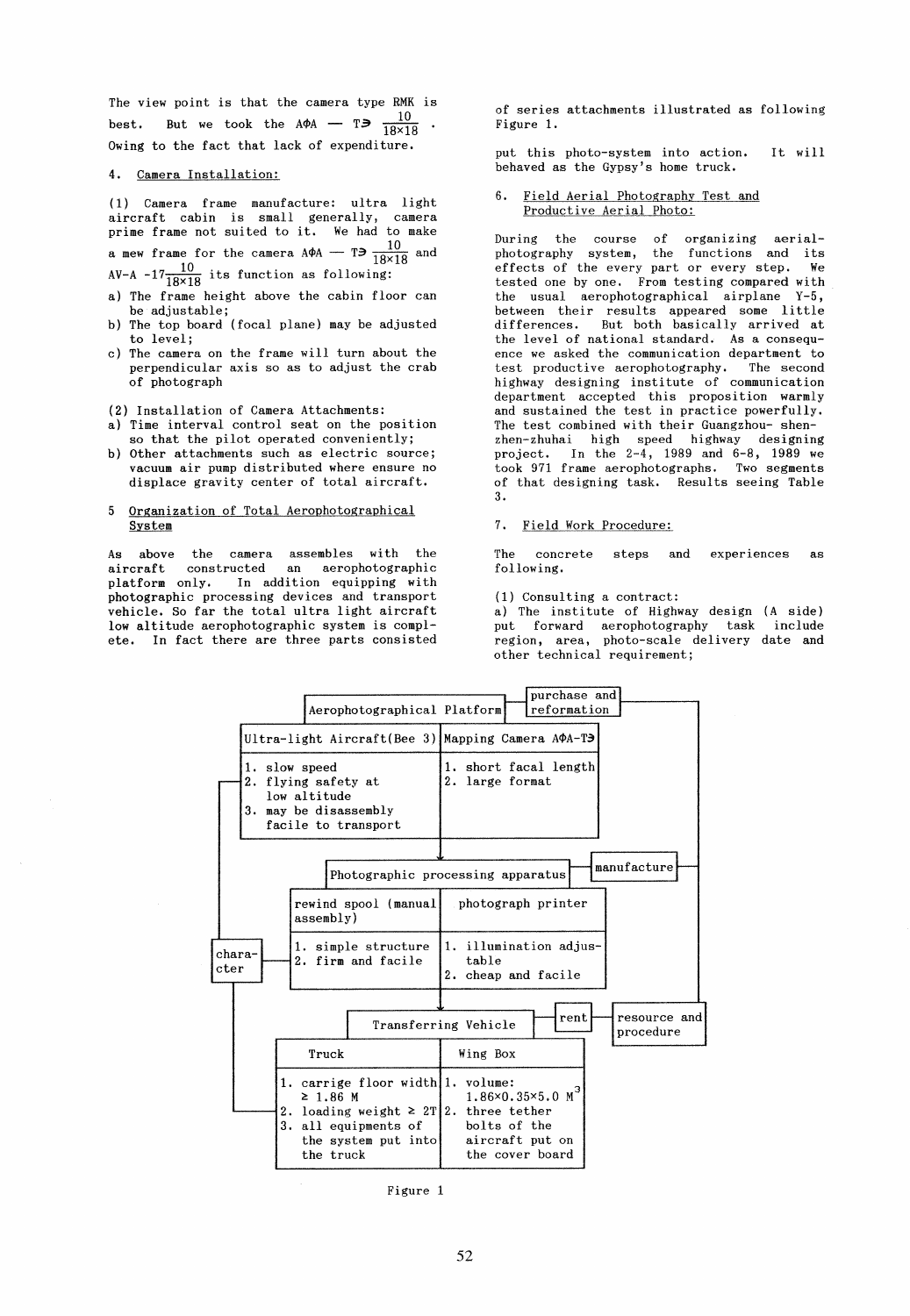b) provided corresponding region 1/25000  $\degree$ 1/50000 topographie map and highway designed map;

c) demonstrating A side must delivery to B side the amount of cost;

d) B side should be collecting the information of the photo region, such as geography, topography, meteorology, communication, price, condition of living and so on;

e) inquiring the status of the aviation governing;

f) working out a prime aerophotographic plan and its financial budget.

(2) Work of advance group:

a) organizing a group by 2~3 delegates of bath sides;

b) going to the photo-region researching the local status or special condition;

c) reporting to the government of villages and tons, and asking for their support;

d) reporting to the aviation governing department and ask for the permitting of aerophotography, determining the control station to conduct our flying, and communication method.

(3) Technical design of aerophotography:

a)parameters of aerophotography design for an example as following Table 4;

b) formation of the band flying lines:

1) at first the highway designed chart transfer to  $1/25000$  (or  $1/50000$ ) topographical map; 2) according to the designed route direction and the ground elevation separated some segments, every segment route curve transferred analogous straight line, namely it's the center line of the photo-band; 3) coverage width calculating:

 $D_{(N)} = [N - (N - 1) \cdot \frac{25}{100}] \times L \times M_{p}$ 

( N: number of flying line; L: image frame length) ;

4) the band width between the flying interval  $D_i = 1 \times M_p \times (1-q_y);$ 

5) plotting film: on the transparent paper (or film) plotting a pair of parallel straight

lines, their interval  $D_p = \frac{D_i}{M}$  ( $M_m$ :map scale denominator) at the center of this interval, plotting a straight line to parallel to the pair of lines. These two parallel lines denote the flight-path and the central straight line denote the band center line; plotting flying chart: - put this transparent paper on map  $(1/25000 \times 1/50000)$ . Shift the paper, when the route curve round about the band center line symmetrically and ensure the route curve turning point apart from the band boundary straight lines at a distance of 500m/Mm. Placed the paper firmly, transferring the Band center line, flying path, and a pair of photo coverage Boundary parallel lines on the map.

cl. Determination of the mean level of the ground:  $-$  In the designed flying map(1/25000 1/50000), Along the Band center line and Boundary lines read elevation (Hi) of the ground points at a interval of 500m/Mm. Then, Hg=[hiJ/N (N:number of points). Attention! the greatest difference of ground points greater than 1/4 designed flying height. The mean ground level of this Band would increased half of the maximum Height difference. So as to,

Table 3

|                                                                   |                                            |                 |                             |                          |                          | Table 3                               |                                      |
|-------------------------------------------------------------------|--------------------------------------------|-----------------|-----------------------------|--------------------------|--------------------------|---------------------------------------|--------------------------------------|
| iteml<br>test<br>step                                             | statistic aerophoto-<br>grphic re-<br>gion | flight<br>lines | length of<br>flight<br>line | cover<br>area            | negati-<br>ves<br>(film) | positi-<br>$ves$ ( $ph-$<br>otograph) | remarks                              |
| aerophotogr-<br>aph test                                          | $G-S-Z$ hig-<br>hway sect-<br>ion B, C     | 25              | 62.5 Km                     | 37.5<br>$Km^2$           | 265                      | 488                                   | square<br>stereo<br>cross<br>bridge  |
| aerophotogr-1G-S-Z Hig-<br>aph product-lhway sect-<br>ion testuse | ion E                                      | 18              | 186 Km                      | 131.7<br>$\mathrm{Km}^2$ | 706                      | 1412                                  | band<br>highwy<br>design<br>corridor |
| sum                                                               |                                            | 43              | 248.5 Km                    |                          | 971                      | 1900                                  | checked<br>and<br>accepted           |

| ۰. |  |
|----|--|
|----|--|

| segement<br>and its<br>label                                                       |            | of a band,<br>its azimuth                                | center line longitudinal lateral mean level<br>overlap | overlap of ground                                          |                                             |         |                                     | flight<br>height                                      | flying<br>line<br>number |  |
|------------------------------------------------------------------------------------|------------|----------------------------------------------------------|--------------------------------------------------------|------------------------------------------------------------|---------------------------------------------|---------|-------------------------------------|-------------------------------------------------------|--------------------------|--|
|                                                                                    |            | 2                                                        | 3                                                      | 4                                                          | 5                                           |         | 6                                   |                                                       | 7                        |  |
| C section                                                                          |            | Φ                                                        | $\mathbf{q}_{_{\boldsymbol{\mathsf{X}}}}$              | $\mathbf{q}_{_{\mathbf{y}}}$                               | H<br>m                                      |         | $H_{\mathbf{r}}$                    |                                                       | N                        |  |
| $81^\circ 43'$<br>E8                                                               |            | $60\%$                                                   | 25%                                                    | 176.00M                                                    |                                             | 676.00M |                                     | 3                                                     |                          |  |
| flying<br>lline<br>length                                                          | band width |                                                          | band cover<br>area                                     |                                                            | max expos-<br>ure time of time<br>tolerance |         | exposure<br>interval                |                                                       | remark                   |  |
| 8                                                                                  |            | 9                                                        | 10                                                     | 11                                                         |                                             | 12      |                                     | 13                                                    |                          |  |
| L<br>$D$ <sub>(N)</sub>                                                            |            | A                                                        |                                                        | Inter<br>max                                               |                                             |         | $\delta$ : inage shift<br>tolerance |                                                       |                          |  |
| $2.25$ Km<br>11.0 Km $D_N = [N - (N-1)\frac{25}{100}]$ $A = 24.75$ Km <sup>2</sup> |            | $\sqrt{\mathbf{A}^{\mathbf{=}L\times D}}$ <sub>(N)</sub> |                                                        | $\mathbf{t}_{\max} = \frac{\delta \mathbf{M}}{\mathbf{W}}$ |                                             | $B_i$   |                                     | M :photo-scale<br>denominator<br>$W_g$ : ground speed |                          |  |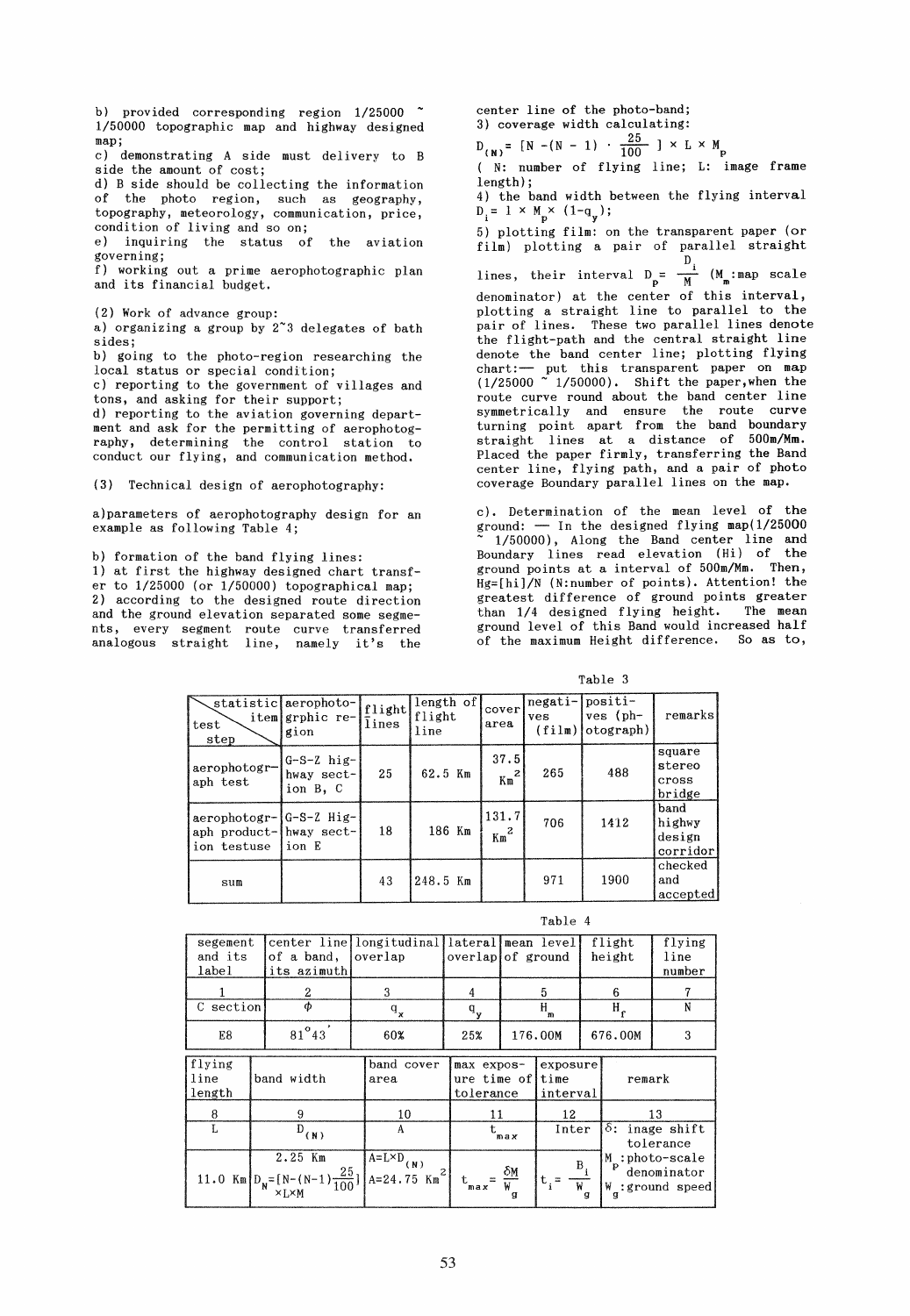ensure the longitudinal overlap of photographs enough;

d.) exposure time and interval of exposure determination: The exposure time and exposure interval depended the weather and aircraft ground speed. But the ground speed always variated with the speed and direction of the wind. As a consequence, the pilot should adjusted the parameters from the advanced position in the air real time.

(4) preparation before aerophotograph practice:

a.)Repairing Take off landing field;

b. )Assembly aircraft;

 $c.$ ) Aircraft function inspect:  $-$  Engine Running Normal; hermetization of Oil box; control system efficient and its stability; components connecting firm

d.) aviation apparatus inspect: - Flying compass bias{ A)calibration; local magnet bias calibration

 $\Delta\Phi = \Phi_{\text{mag}} - \Phi_{\text{N}}$ 

( $\phi_{\text{mag}}$ : local Azimuth;  $\phi_{\text{N}}$ : true north Azimuth); convergence angle(r) correct

 $\Phi_{\mathbf{N}} = \Phi_{\mathbf{M}} + \mathbf{r}$ 

( $\phi_M$ : map Azimuth); calculation of aircraft compass Azimuth.

 $\Phi_{\mathbf{r}} = \Phi_{\mathbf{N}} + \Delta \Phi + \Delta A$ 

 $(\Phi_{r}:$ aircraft compass azimuth);

e.) Camera inspect: -- motor running normal; interval control efficient; cleaning dust from lens; Magazine light tight; film without tearing or scar during the winding;

f.)photograph processing devices and materials preparation:--- dark room light tight inspect:<br>water quality test; photosensitive material storage safety; medicinal liquid preparation

(5) Navigation:

a.) visual flight (navigated by morphological distinguishing feature)and assistance from the ground artificial label;

b.) pilot must get familiar with aerophotographic plan. And understand aerophotographic Band geography position; selected some identifiable points along the flying line from map; plotting Multiply flying chart;

c.) Going to photo area put the exploration on the ground. The aerophotographic plan designer should accompany pilot to go; comparing and identifying the ground between the map. Look for the difference. And repairing the map. To conform with the ground:along the flight-path. Look out some special points as a label of flight path on the ground. And note a signal at the homologous points on the map;

d.) As to the some smooth area. there are lack of relief or construction spot. In this case put the orange color cloth strip on the homologous ground flight path. The ground navigator must arrive at that place before aircraft, and communication with pilot by radio. As such, the right coverage may be acquired certainly;

e.) suspension wind tunnel on the T.O-landing field, displaying the direction and speed of the wind over the field;

f.) installing an air meter observing the variation of the direction and speed of wind; g.) placing a label of T-cloth indicating the

take-off-landing position and direction.

(6). Flying photograph:

a.) 24hr before the take off reporting flight plan to the aviation control station; b.) Asking for the permit of flying before two

hours Take-off; c.) Inspect before take off:  $-$  (a). Mechanist examine the total aircraft by eyesight and power test. (b). photographer examine the camera kinematic status. Shutter exposure test, time interval control test, special cheek the condition of weather: visibility  $S > 3km$ ; illumination > 7000 Lux; wind speed  $\langle$  8m/s; cloud height>flight height; (c.) pilot inspect: examine important parts of the aircraft by eyesight; kinematic test engine running to full scale range; (d.)flying photograph procedure: take off: climb altitude; put heading into flight path bearing. While measure the heading bias and ground speed; drawing the Board of the photographic window; report to flying control station; cruise flying; Arrive at photo region; At the first, don't photo, but flying round the ground targets, and comparing with the map. Identify the photo area and label clear. Without any suspect; heading should parallel to the sun light make photos; There are many lines in a band should flying in same direction take photographs, so that pilot will avoid multiple revision for flight parameter. On order to sustain the stability of flying posture pilot must always scan the navigation meters and ground targets in a firm proceeding. Careful to make the flight height, heading, speed and level uniform. At the beginning and the end of flying line turn on (and turn off) the camera must ensure the margin of 2--3 frame photographs; if meet with the disturbing air flow correct the deviation in the exposure interval as far as possible if the deviation great should correct many times. every time correct a bit of deviation. to restore the prime posture at last.  $(e_{i})$ Return to Base: shut off electric power; report to control station of aviation; shut off the photo window; landing;Report the status of the aircraft and camera to mechanist and photographer; write report table of flying and aerophotograph; Remove the camera send to dark room processing

(7).Photograph processing:

a.) A piece of exposed film test b.) Film development; c.) Film dry by airing; d.) Arrange the number of image frames; e.) Print photographs; f.) According to the two (Forward lateral) overlaps compile into flight path and area; g.) Exhibiting the quality of flying and photograph; h.) Analyzing the problem: i.) deciding to duplicate aerophotograph or otherwise. (8),Quality inspect and results acceptance: a.) Image quality examination: (a.) image

clear; (b.) contrast moderate (c.) indicator of frame distinct; (d.) without cloud shadow. scar or blemish;

b.) Flight quality inspect:  $-$  (a.) According